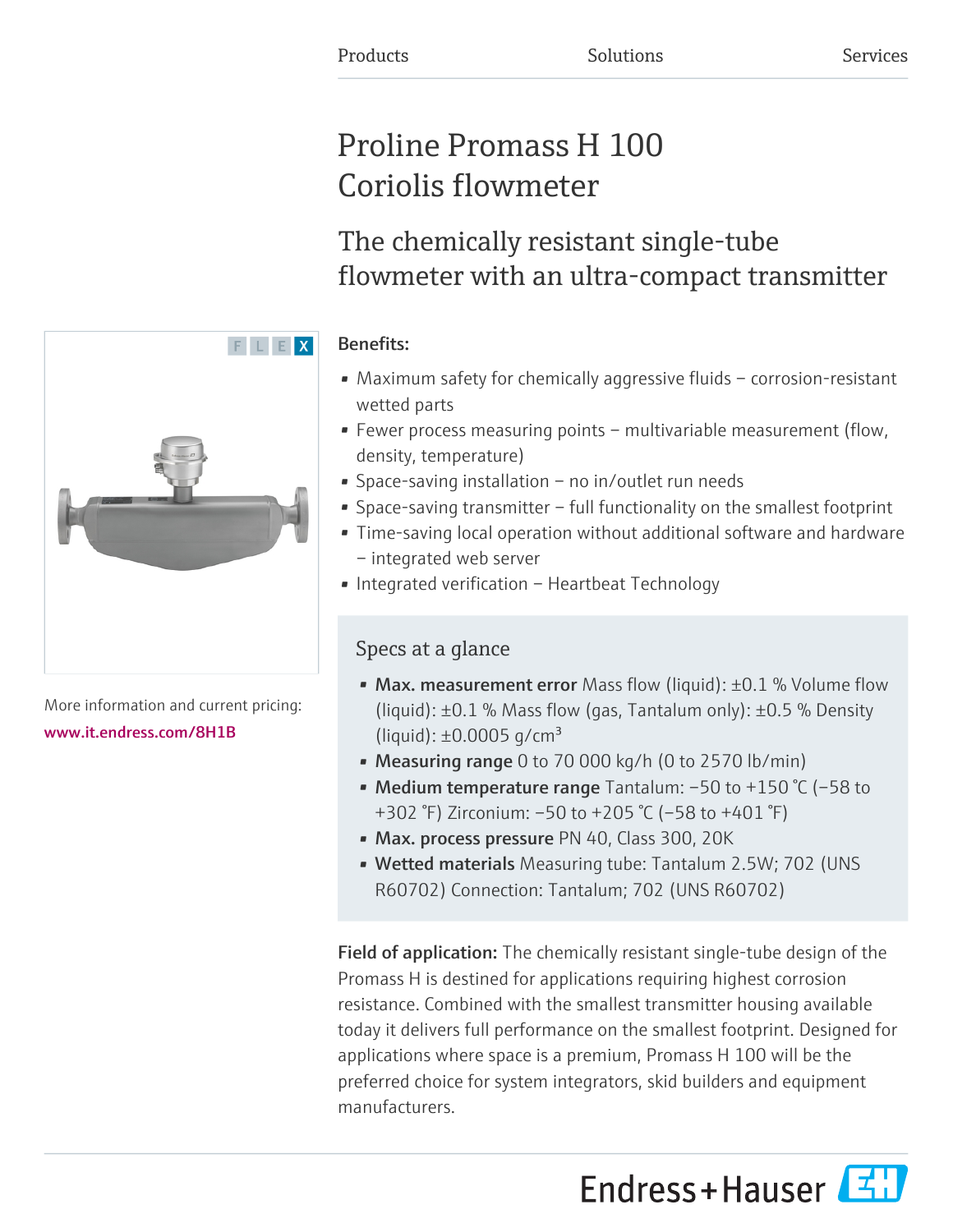### Features and specifications

#### Gas **Gas** Measuring principle

Coriolis

#### Product headline

Chemically resistant single-tube flowmeter with an ultra-compact transmitter.

Measuring highly accurately liquids and gases in applications requiring highest corrosion resistance.

#### Sensor features

Maximum safety for chemically aggressive fluids – corrosion  $-$  resistant wetted parts. Fewer process measuring points – multivariable measurement (flow, density, temperature). Space - saving installation – no in-/outlet run needs.

Measuring tube made of Tantalum, Zirconium. Nominal diameter: DN 8 to 50 ( $\frac{3}{8}$  to 2"). Medium temperature up to +205 °C (+401 °F).

#### Transmitter features

Space-saving transmitter – full functionality on the smallest footprint. Time - saving local operation without additional software and hardware – integrated web server. Integrated verification – Heartbeat Technology. Robust, ultra-compact transmitter housing. Highest degree of protection: IP69. Local display available.

#### Nominal diameter range

DN 8 to 50  $(^{3}/_{8}$  to 2")

#### Wetted materials

Measuring tube: Tantalum 2.5W; 702 (UNS R60702) Connection: Tantalum; 702 (UNS R60702)

#### Measured variables

Mass flow, density, temperature, volume flow, corrected volume flow, reference density, concentration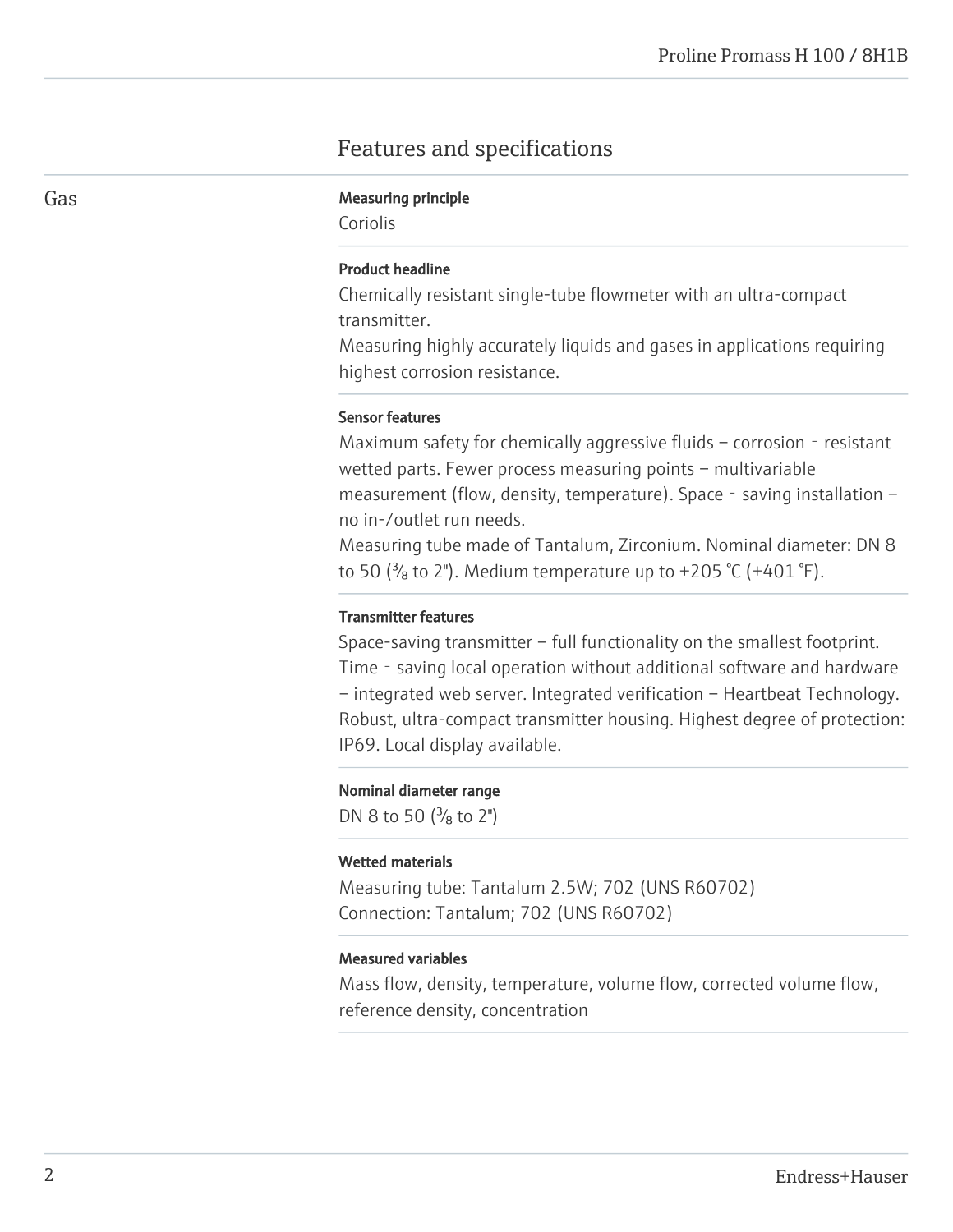#### Max. measurement error

Mass flow (liquid):  $\pm 0.1$  % Volume flow (liquid): ±0.1 % Mass flow (gas, Tantalum only):  $\pm 0.5$  % Density (liquid):  $\pm 0.0005$  g/cm<sup>3</sup>

#### Measuring range

0 to 70 000 kg/h (0 to 2570 lb/min)

#### Max. process pressure

PN 40, Class 300, 20K

#### Medium temperature range

Tantalum: –50 to +150 °C (–58 to +302 °F) Zirconium:  $-50$  to  $+205$  °C ( $-58$  to  $+401$  °F)

#### Ambient temperature range

Standard: –40 to +60 °C (–40 to +140 °F) Option: –50 to +60 °C (–58 to +140 °F)

#### Sensor housing material

1.4301 (304), corrosion resistant

#### Transmitter housing material

Compact: AlSi10Mg, coated Compact/ultra‐compact: 1.4301 (304)

#### Degree of protection

Standard: IP66/67, type 4X enclosure Option: IP69

#### Display/Operation

4‐line backlit display available (no local operation) Configuration via web browser and operating tools possible

#### **Outputs**

4‐20 mA HART (active) Pulse/frequency/switch output (passive)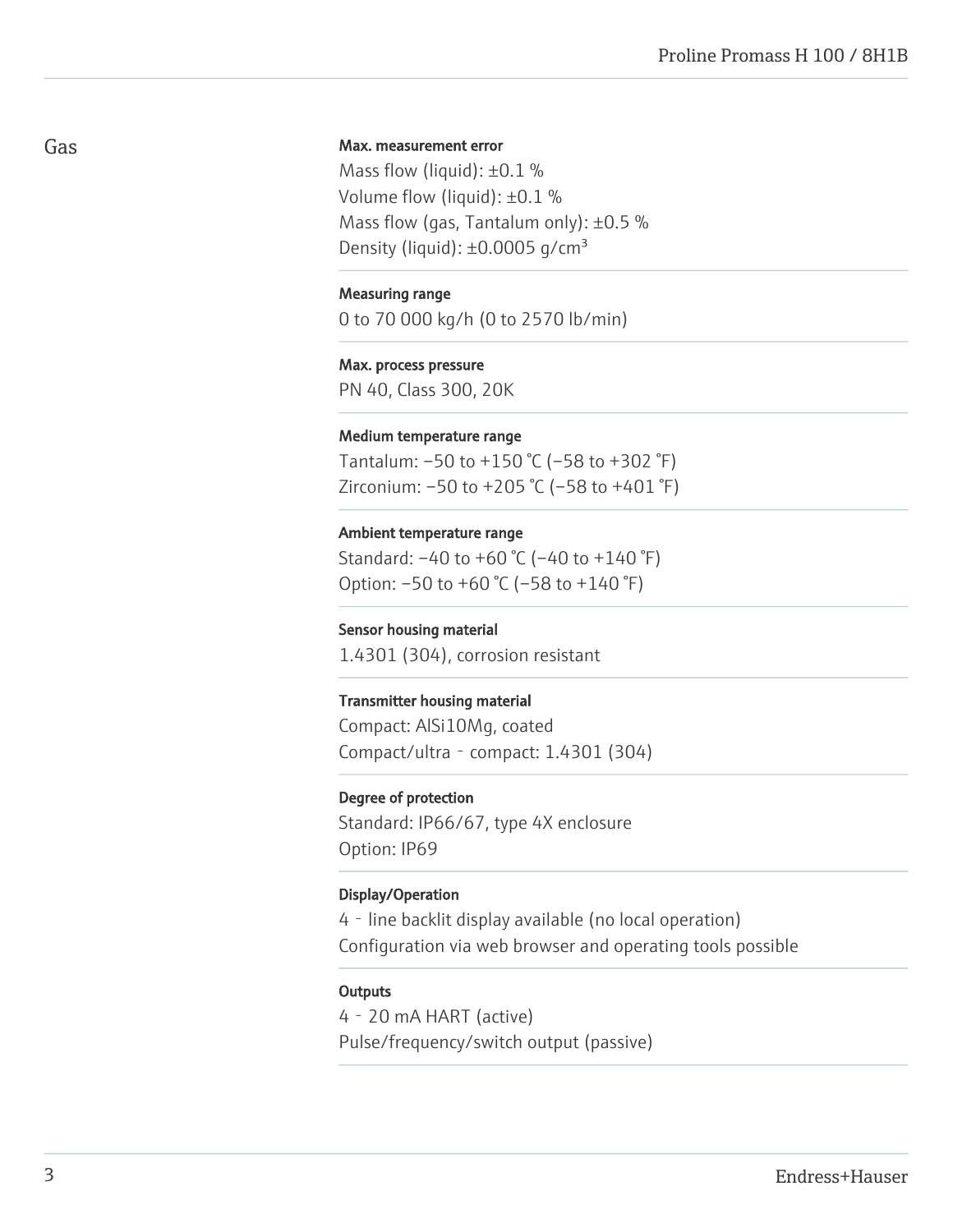#### Inputs

None

#### Digital communication

HART, Modbus RS485, EtherNet/IP, PROFIBUS DP, PROFINET

### Power supply DC 20 to 30 V

#### Hazardous area approvals

ATEX, IECEx, cCSAus, INMETRO, NEPSI

#### Product safety

CE, C-Tick, EAC marking

#### Metrological approvals and certificates

Calibration performed on accredited calibration facilities (acc. to ISO/IEC 17025), NAMUR Heartbeat Technology complies with the requirements for traceable verification cording to ISO 9001:2008 – Section 7.6a (TÜV SÜD attestation)

#### Pressure approvals and certificates

PED, CRN

#### Material certificates

3.1 material

#### Liquids Measuring principle

Coriolis

#### Product headline

Chemically resistant single-tube flowmeter with an ultra-compact transmitter.

Measuring highly accurately liquids and gases in applications requiring highest corrosion resistance.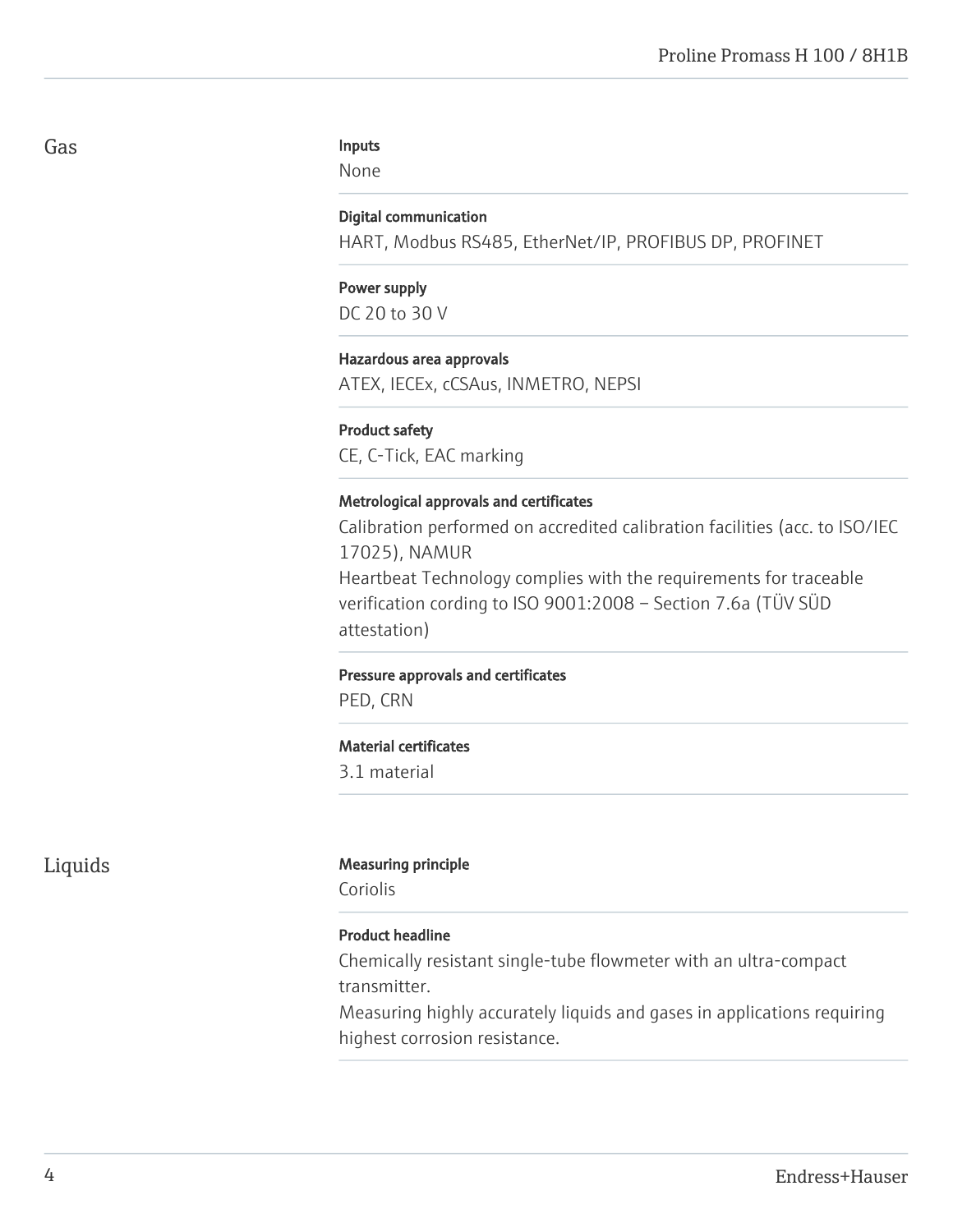### Liquids

#### Sensor features

Maximum safety for chemically aggressive fluids – corrosion  $-$  resistant wetted parts. Fewer process measuring points – multivariable measurement (flow, density, temperature). Space - saving installation – no in-/outlet run needs.

Measuring tube made of Tantalum, Zirconium. Nominal diameter: DN 8 to 50 ( $\frac{3}{8}$  to 2"). Medium temperature up to +205 °C (+401 °F).

#### Transmitter features

Space-saving transmitter – full functionality on the smallest footprint. Time - saving local operation without additional software and hardware – integrated web server. Integrated verification – Heartbeat Technology. Robust, ultra-compact transmitter housing. Highest degree of protection: IP69. Local display available.

#### Nominal diameter range

DN 8 to 50  $(^{3}/_{8}$  to 2")

#### Wetted materials

Measuring tube: Tantalum 2.5W; 702 (UNS R60702) Connection: Tantalum; 702 (UNS R60702)

#### Measured variables

Mass flow, density, temperature, volume flow, corrected volume flow, reference density, concentration

#### Max. measurement error

Mass flow (liquid):  $\pm 0.1$  % Volume flow (liquid): ±0.1 % Mass flow (gas, Tantalum only):  $\pm 0.5$  % Density (liquid):  $\pm 0.0005$  g/cm<sup>3</sup>

#### Measuring range

0 to 70 000 kg/h (0 to 2570 lb/min)

#### Max. process pressure

PN 40, Class 300, 20K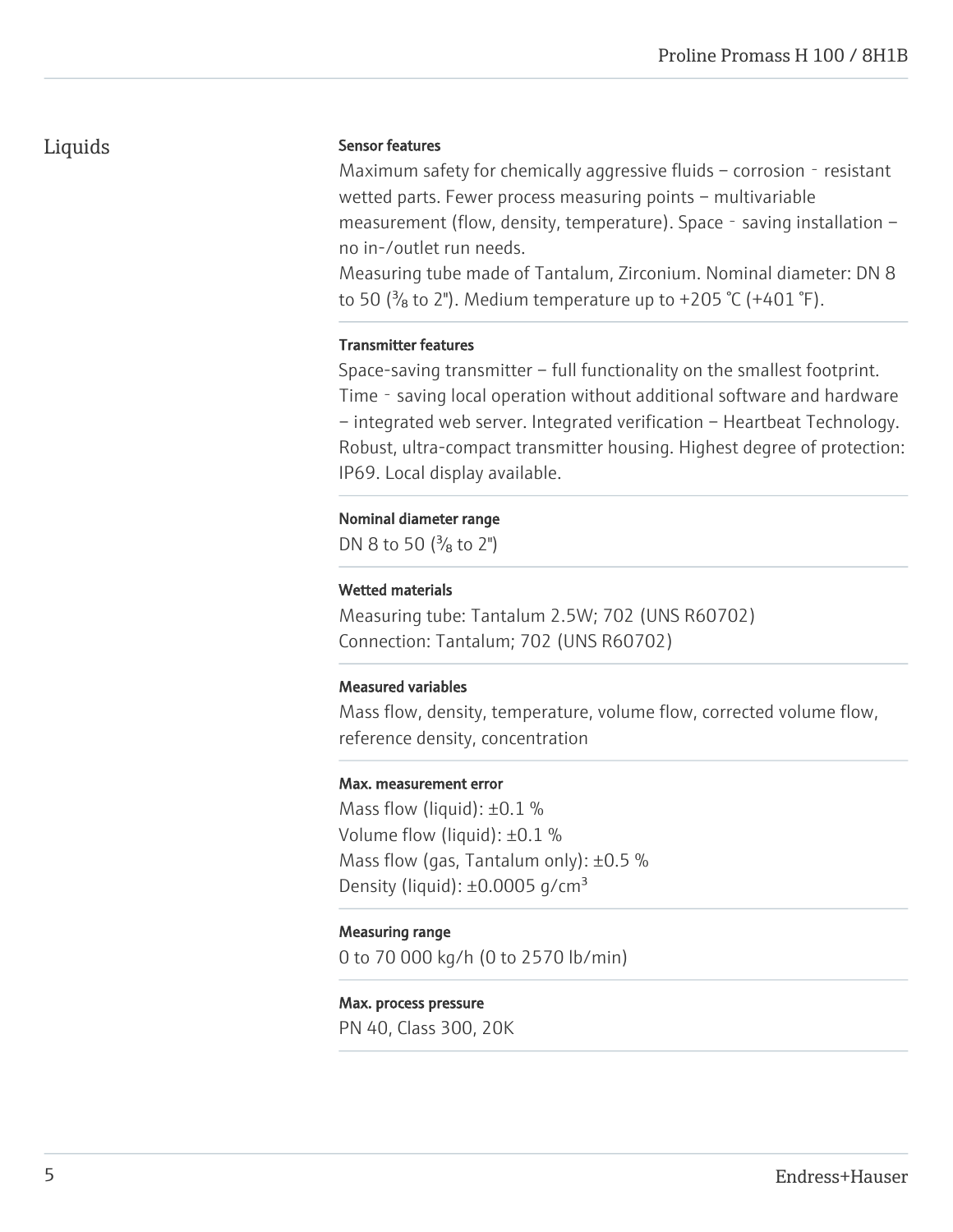### Liquids

#### Medium temperature range

Tantalum: –50 to +150 °C (–58 to +302 °F) Zirconium: –50 to +205 °C (–58 to +401 °F)

#### Ambient temperature range

Standard: –40 to +60 °C (–40 to +140 °F) Option: –50 to +60 °C (–58 to +140 °F)

#### Sensor housing material

1.4301 (304), corrosion resistant

#### Transmitter housing material

Compact: AlSi10Mg, coated Compact/ultra‐compact: 1.4301 (304)

#### Degree of protection

Standard: IP66/67, type 4X enclosure Option: IP69

#### Display/Operation

4‐line backlit display available (no local operation) Configuration via web browser and operating tools possible

#### **Outputs**

4‐20 mA HART (active) Pulse/frequency/switch output (passive)

#### Inputs

None

#### Digital communication

HART, Modbus RS485, EtherNet/IP, PROFIBUS DP, PROFINET

#### Power supply

DC 20 to 30 V

#### Hazardous area approvals

ATEX, IECEx, cCSAus, INMETRO, NEPSI, EAC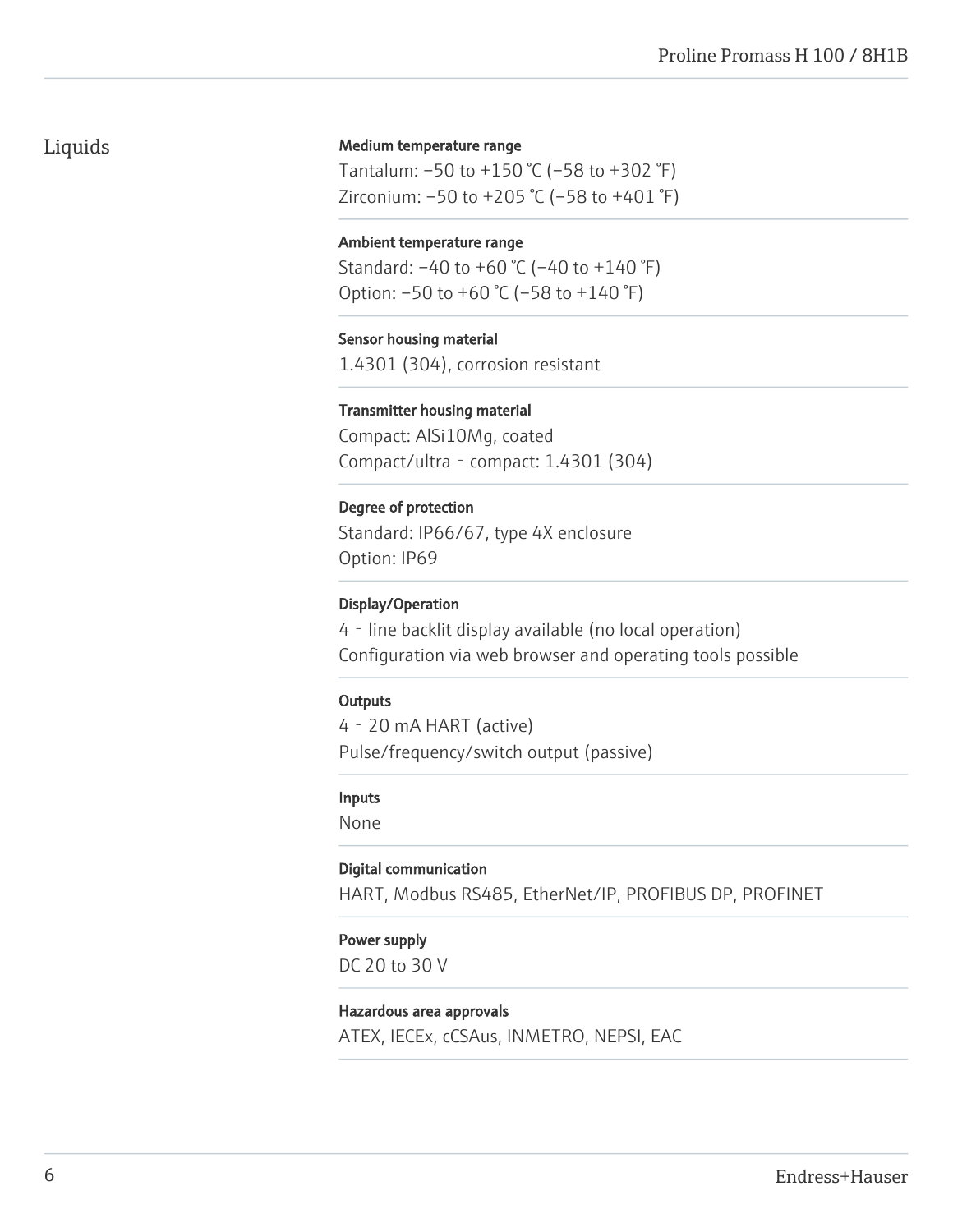### Liquids

#### Product safety

CE, C-Tick, EAC marking

#### Metrological approvals and certificates

Calibration performed on accredited calibration facilities (acc. to ISO/IEC 17025)

Heartbeat Technology complies with the requirements for traceable verification cording to ISO 9001:2008 – Section 7.6a (TÜV SÜD attestation)

### Pressure approvals and certificates PED, CRN

### Material certificates

3.1 material

### Density/Concentration Measuring principle

Coriolis

### Product headline

Chemically resistant single-tube flowmeter with an ultra-compact transmitter.

Measuring highly accurately liquids and gases in applications requiring highest corrosion resistance.

#### Sensor features

Maximum safety for chemically aggressive fluids – corrosion  $-$  resistant wetted parts. Fewer process measuring points – multivariable measurement (flow, density, temperature). Space - saving installation – no in-/outlet run needs.

Measuring tube made of Tantalum, Zirconium. Nominal diameter: DN 8 to 50 ( $\frac{3}{8}$  to 2"). Medium temperature up to +205 °C (+401 °F).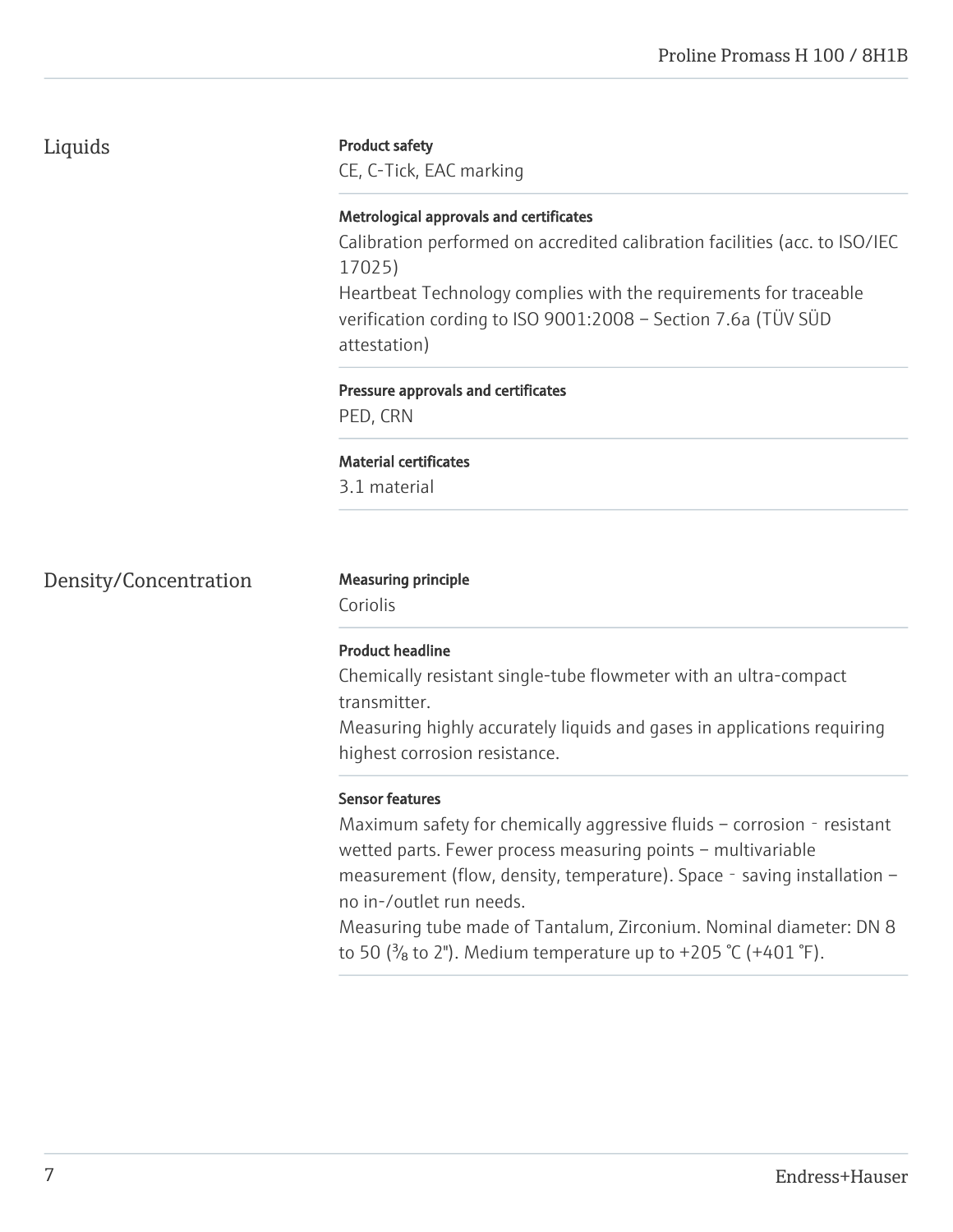### Density/Concentration

#### Transmitter features

Space-saving transmitter – full functionality on the smallest footprint. Time - saving local operation without additional software and hardware – integrated web server. Integrated verification – Heartbeat Technology. Robust, ultra-compact transmitter housing. Highest degree of protection: IP69. Local display available.

#### Nominal diameter range

DN 8 to 50  $(^{3}/_{8}$  to 2")

#### Wetted materials

Measuring tube: Tantalum 2.5W; 702 (UNS R60702) Connection: Tantalum; 702 (UNS R60702)

#### Measured variables

Mass flow, density, temperature, volume flow, corrected volume flow, reference density, concentration

#### Max. measurement error

Mass flow (liquid):  $\pm 0.1$  % Volume flow (liquid): ±0.1 % Mass flow (gas, Tantalum only):  $\pm 0.5$  % Density (liquid):  $\pm 0.0005$  g/cm<sup>3</sup>

#### Measuring range

0 to 70 000 kg/h (0 to 2570 lb/min)

#### Max. process pressure

PN 40, Class 300, 20K

#### Medium temperature range

Tantalum:  $-50$  to  $+150$  °C ( $-58$  to  $+302$  °F) Zirconium: –50 to +205 °C (–58 to +401 °F)

### Ambient temperature range

Standard: –40 to +60 °C (–40 to +140 °F) Option: –50 to +60 °C (–58 to +140 °F)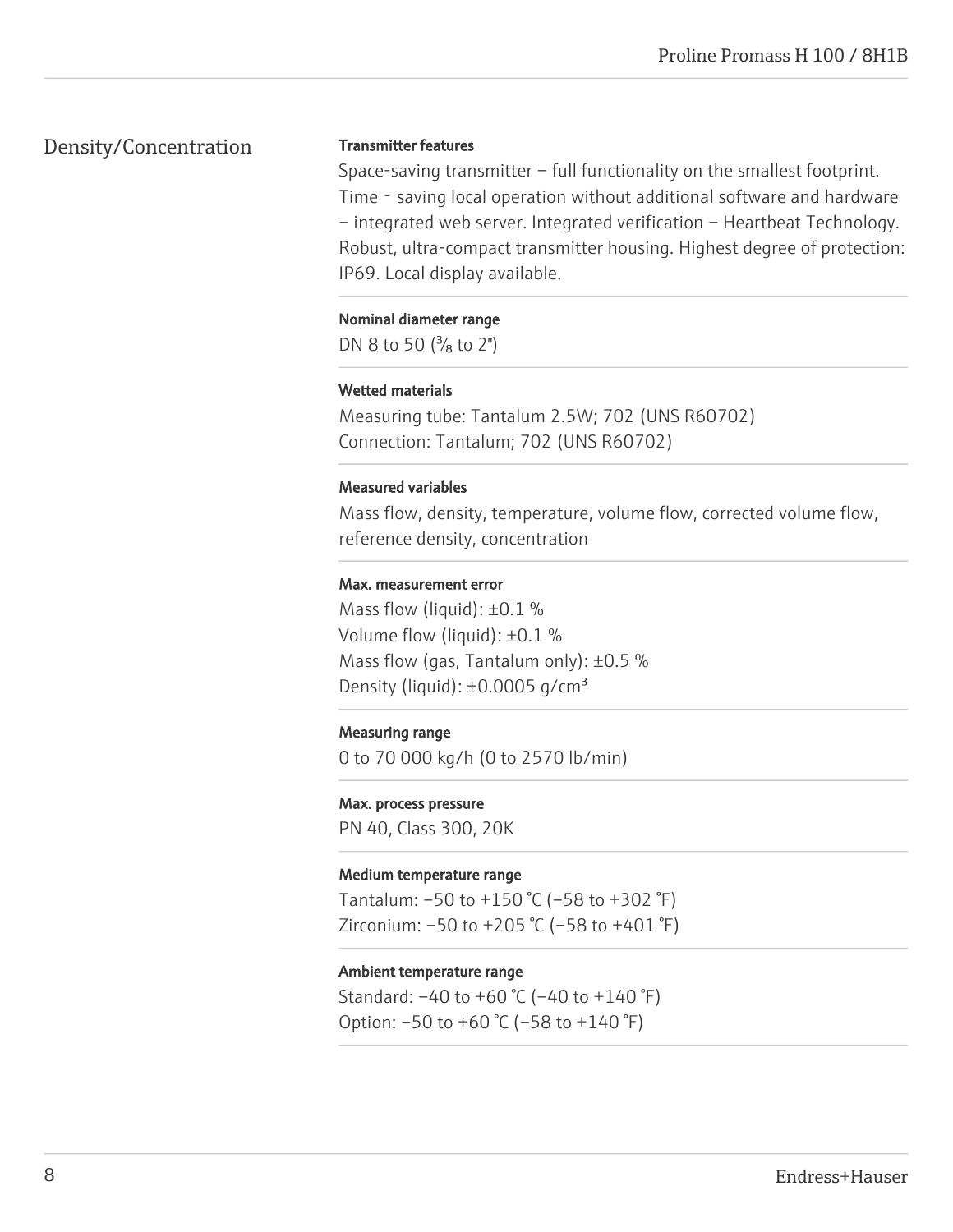### Density/Concentration

Sensor housing material

1.4301 (304), corrosion resistant

#### Transmitter housing material

Compact: AlSi10Mg, coated Compact/ultra‐compact: 1.4301 (304)

### Degree of protection

Standard: IP66/67, type 4X enclosure Option: IP69

#### Display/Operation

4‐line backlit display available (no local operation) Configuration via web browser and operating tools possible

#### **Outputs**

4‐20 mA HART (active) Pulse/frequency/switch output (passive)

#### Inputs

None

#### Digital communication

HART, Modbus RS485, EtherNet/IP, PROFIBUS DP, PROFINET

#### Power supply

DC 20 to 30 V

#### Hazardous area approvals

ATEX, IECEx, cCSAus, INMETRO, NEPSI, EAC

#### Product safety

CE, C-Tick, EAC marking